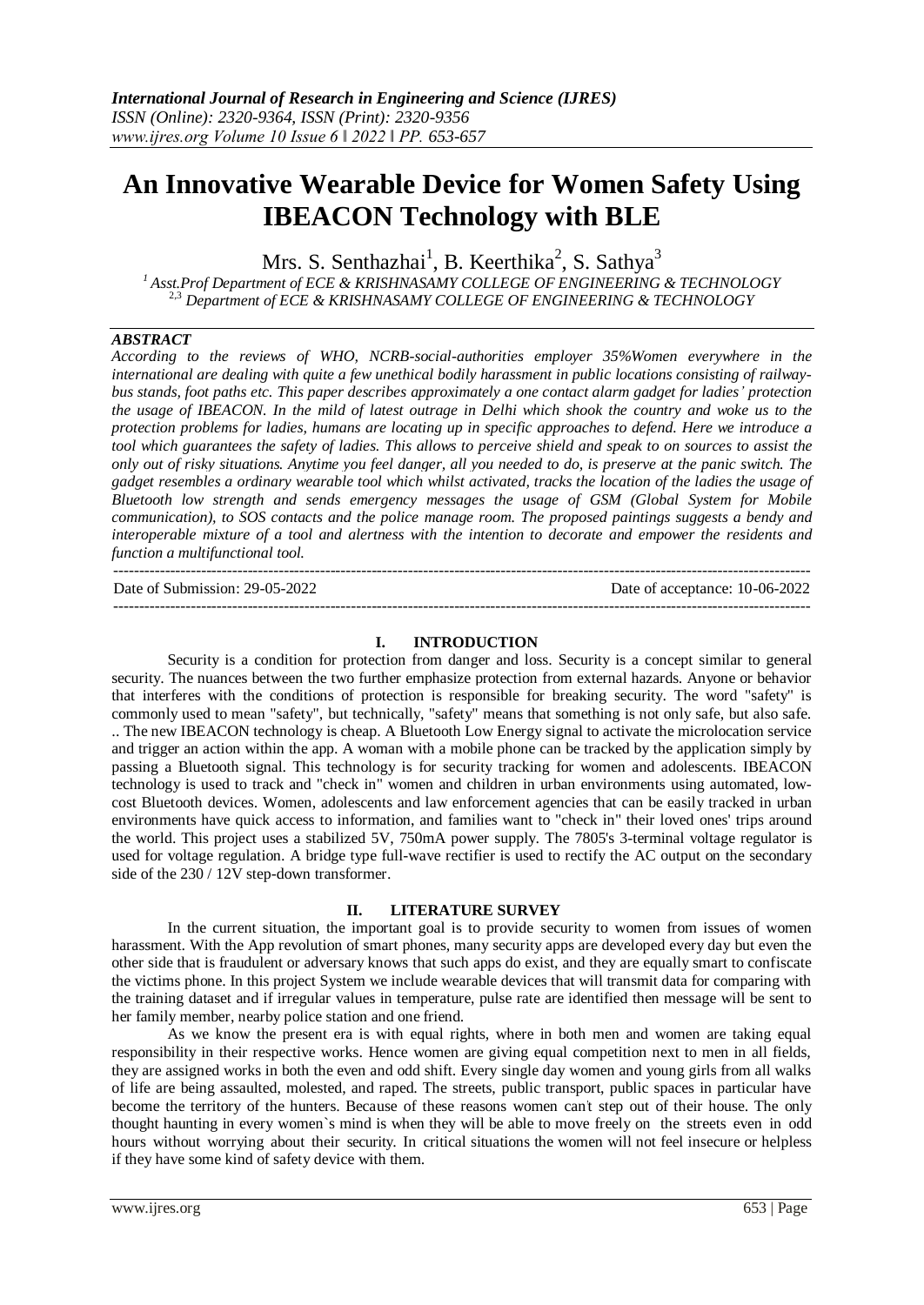The aim of this work is to develop a device for the safety and protection of women and girls. Indeed, even today, an evil break is made when ladies venture out with a niggling apprehension in their brains about their safety. We regularly find out about rape cases that make our blood run cold. It is a lamentable perception that there has been a significant increment in crimes against women in the previous decade. The reason can be credited to the time gap between the real time of the crime and its time of reporting to the ascendancy. In the event that by one way or another the unfortunate casualties could pass on their situation progressively, the issue can be repressed. In this project, we propose a device that sends SMS and area directions of the client to the relatives of the client or helpline number. In this system, we have used a GPS module to access location of user instantly. Three push buttons are implemented to define the types of an accident victim is facing. When the user faces any hassles in any place, it can push any of these three buttons. Then microcontroller will receive it and send an SMS to the specific phone number. The location of the user will be continuously traced until user switch off the system when rescued. In addition, to control the whole system we have used a PIC16F887A microcontroller powered by four AA batteries.

This paper detailed about a smart alarm system for women's security. Women all over the world are facing much unscrupulous physical irritation. This acquires a fast pace due to lack of a suitable investigation system. The system look like a group on the wrist merged with pressure switch as an input which when triggers shows the result loud alarm imposed for self-defensing purpose and send location and messages to the emergency contacts. The whole process will be held in Arduino Microcontroller. The digital switch incorporates with the controlling unit. Whenever the user presses the digital switch, the emergency message will be passed to the server unit via GSM SIM 800A module. By implementing the proposed system, the physical harassment on the women will be reduced.

The world is becoming so much more unsafe for women. Social evils like molestations, dowry, crime against women, worst among all is rape is on the rise in many countries. Incidents of crime against women have been increasing at an alarming pace in Indian cities, most common incidents being rape, kidnapping, sexual harassment and eve teasing.

## **III. PROPOSED SYSTEM**

The proposed system is an application, involving the introduction of IBEACON technology. The other major technological involved in this system is RSSI (Received Signal Strength Indication) and Stun Gun. The system also employs the BLE (Bluetooth Low Energy) communication technology which determines the location of the user. The information such as location, distance of the affected person from the known person are uploaded in a webpage. And the MEMS is used to detect a sudden drop in that particular person, so the X, Y coordinates determine the value obtained after a sudden drop in a particular woman.



**Fig 1 BLOCK DIAGRAM**

## **HARDWARE REQUIREMENTS**

- Micro Controller AT89S52
- Relay
- Panic Switch
- BLE
- Stun Gun
- ADC
- **MEMS**
- Buzzer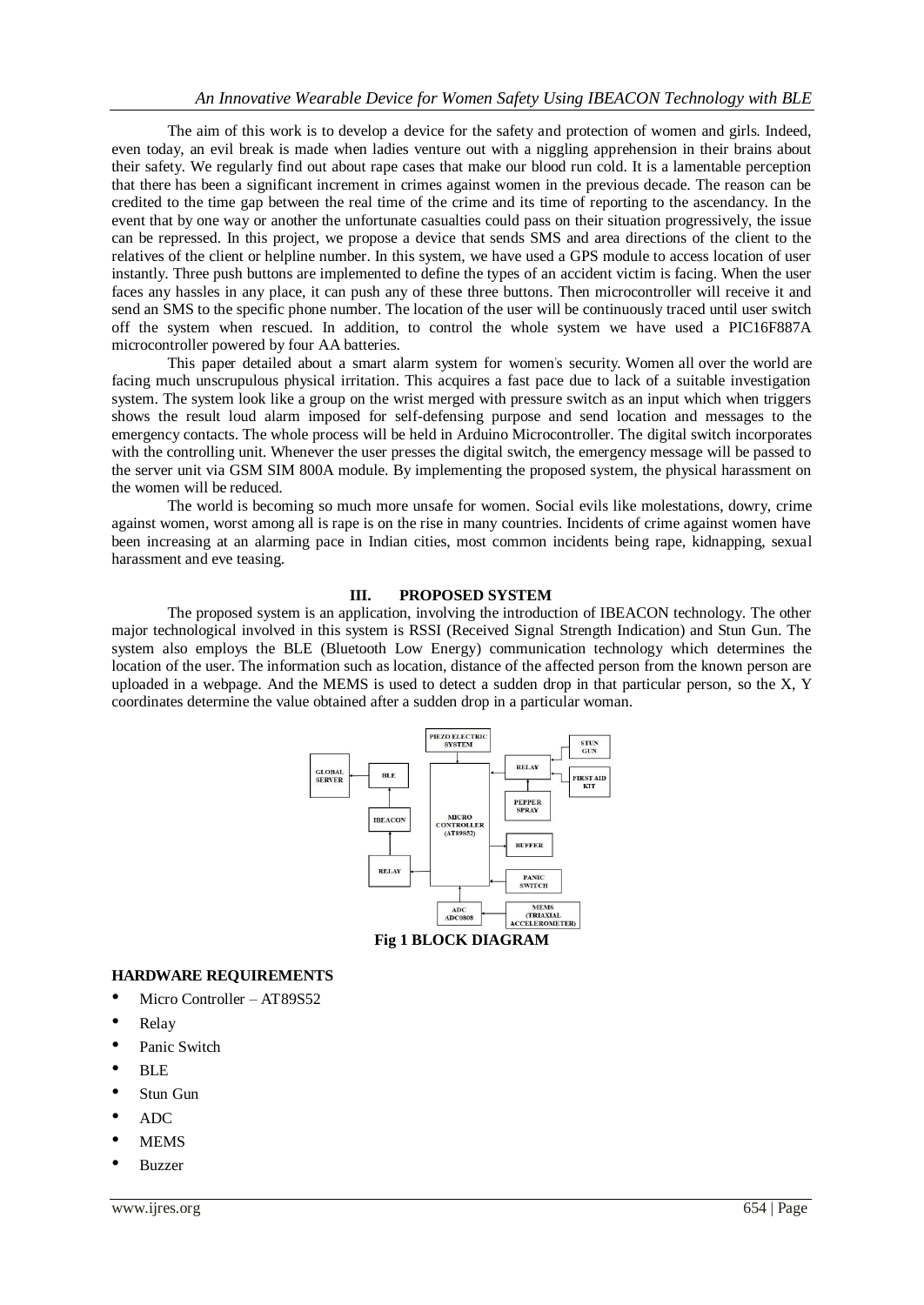- First aid kit
- Pepper Spray
- Piezo electric system **SOFTWARE REQUIREMENTS**
- Embedded C
- Keil IDE

## **IV. IBEACON**

**iBeacon** is a protocol developed by [Apple](https://en.wikipedia.org/wiki/Apple_Inc.) and introduced at the [Apple Worldwide Developers Conference](https://en.wikipedia.org/wiki/Apple_Worldwide_Developers_Conference) in 2013.<sup>[\[1\]](https://en.wikipedia.org/wiki/IBeacon#cite_note-1)</sup> Various vendors have since made iBeacon-compatible hardware transmitters – typically called [beacons](https://en.wikipedia.org/wiki/Bluetooth_low_energy_beacon) – a class of [Bluetooth Low Energy](https://en.wikipedia.org/wiki/Bluetooth_Low_Energy) (BLE) devices that broadcast their identifier to nearby [portable electronic](https://en.wikipedia.org/wiki/Mobile_computing) devices. The technology enables [smartphones,](https://en.wikipedia.org/wiki/Smartphone) [tablets](https://en.wikipedia.org/wiki/Computer_tablet) and other devices to perform actions when in proximity to an iBeacon

iBeacon is based on [Bluetooth low energy proximity sensing](https://en.wikipedia.org/wiki/Bluetooth_Low_Energy#Proximity_sensing) by transmitting a [universally unique](https://en.wikipedia.org/wiki/Universally_unique_identifier)  [identifier](https://en.wikipedia.org/wiki/Universally_unique_identifier) picked up by a compatible app or operating system. The identifier and several bytes sent with it can be used to determine the device's physical location, track customers, or trigger a [location-based](https://en.wikipedia.org/wiki/Location-based_service) action on the device such as a [check-in on social media](https://en.wikipedia.org/wiki/Check-in#Social_network) or a [push notification.](https://en.wikipedia.org/wiki/Mobile_marketing)

iBeacon can also be used with an application as an system, which helps smartphones determine their approximate location or context. With the help of an iBeacon, a smartphone's software can approximately find its relative location to an iBeacon in a store. [Brick and mortar](https://en.wikipedia.org/wiki/Brick_and_mortar) retail stores use the beacons for [mobile](https://en.wikipedia.org/wiki/Mobile_commerce)  [commerce,](https://en.wikipedia.org/wiki/Mobile_commerce) offering customers special deals through [mobile marketing](https://en.wikipedia.org/wiki/Mobile_marketing) and can enable [mobile](https://en.wikipedia.org/wiki/Mobile_payment)  [payments](https://en.wikipedia.org/wiki/Mobile_payment) through [point of sale](https://en.wikipedia.org/wiki/Point_of_sale) systems.

Another application is distributing messages at a specific [Point of Interest,](https://en.wikipedia.org/wiki/Point_of_Interest) for example a store, a bus stop, a room or a more specific location like a piece of furniture or a vending machine. This is similar to previously used geopush technology based on [GPS,](https://en.wikipedia.org/wiki/GPS) but with a much reduced impact on battery life and better precision.

iBeacon differs from some other location-based technologies as the broadcasting device (beacon) is only a 1 way transmitter to the receiving smartphone or receiving device, and necessitates a specific app installed on the device to interact with the beacons. This ensures that only the installed app (not the iBeacon transmitter) can track users as they walk around the transmitters.

iBeacon compatible transmitters come in a variety of form factors, including small coin cell devices, USB sticks, and generic Bluetooth 4.0 capable USB dongles

#### **Functions**

An iBeacon deployment consists of one or more iBeacon devices that transmit their own unique identification number to the local area. Software on a receiving device may then look up the iBeacon and perform various functions, such as notifying the user. Receiving devices can also connect to the iBeacons to retrieve values from iBeacon's GATT [\(generic attribute profile\)](https://en.wikipedia.org/wiki/List_of_Bluetooth_profiles) service. iBeacons do not push notifications to receiving devices (other than their own identity). However, mobile software can use signals received from iBeacons to trigger their own push notifications.

## Region monitoring

Region monitoring (limited to 20 regions on iOS) can function in the background (of the listening device) and has different delegates to notify the listening app (and user) of entry/exit in the region - even if the app is in the background or the phone is locked. Region monitoring also allows for a small window in which iOS gives a closed app an opportunity to react to the entry of a region.

#### Ranging

As opposed to monitoring, which enables users to detect movement in-and-out of range of the beacons, ranging provides a list of beacons detected in a given region, along with the estimated distance from the user's device to each beacon.Ranging works only in the foreground but will return (to the listening device) an array (unlimited) of all iBeacons found along with their properties [\(UUID,](https://en.wikipedia.org/wiki/UUID) etc.)

An iOS device receiving an iBeacon transmission can approximate the distance from the iBeacon. The distance (between transmitting iBeacon and receiving device) is categorized into 3 distinct ranges:

- Immediate: Within a few centimeters
- Near: Within a couple of meters
- Far: Greater than 10 meters away

An iBeacon broadcast has the ability to approximate when a user has entered, exited, or lingered in region. Depending on a customer's proximity to a beacon, they are able to receive different levels of interaction at each of these three ranges.

The maximum range of an iBeacon transmission will depend on the location and placement, obstructions in the environment and where the device is being stored (e.g. in a leather handbag or with a thick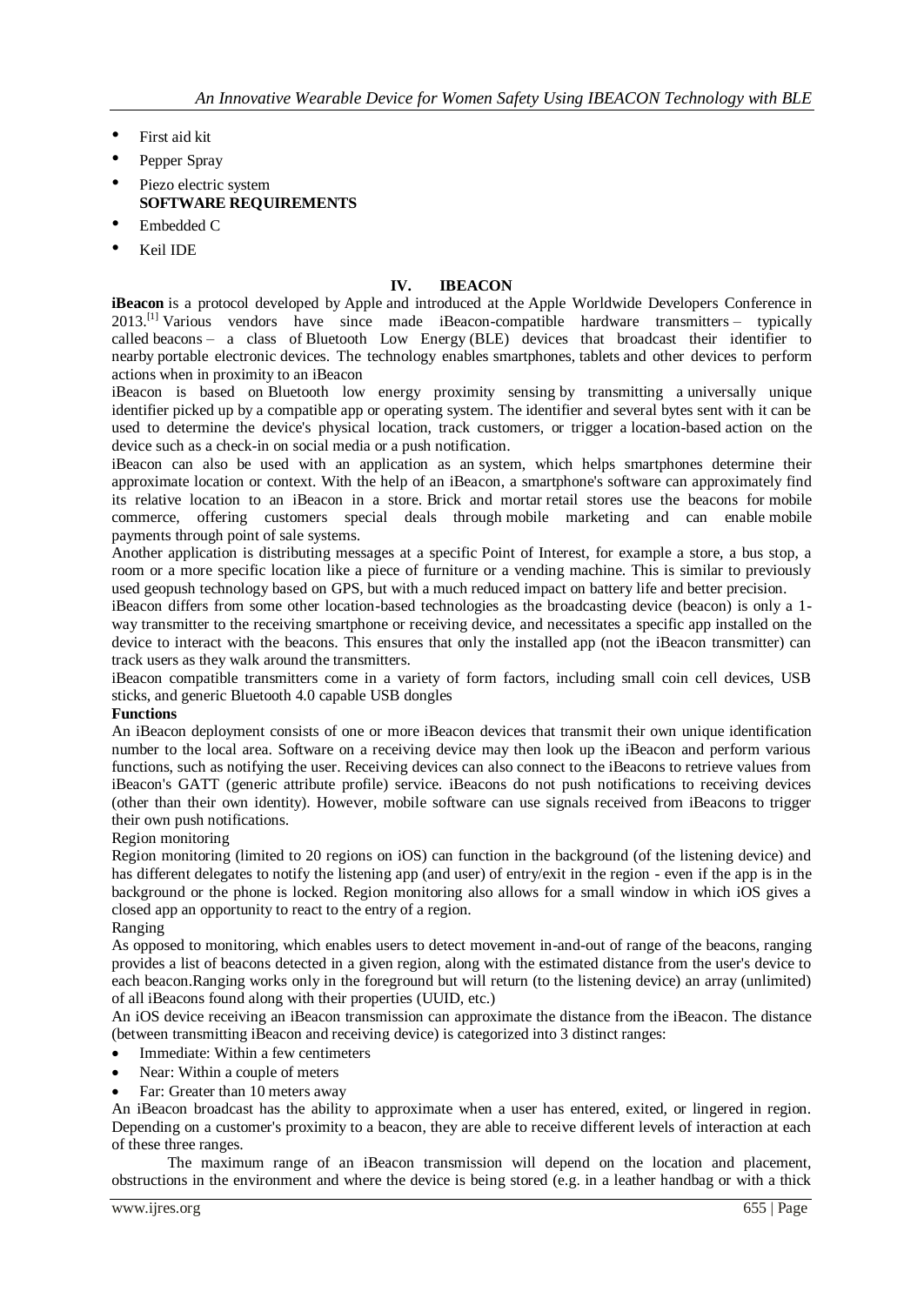case). Standard beacons have an approximate range of 70 meters. Long range beacons can reach up to 450 meters.

### Settings

The frequency of the iBeacon transmission depends on the configuration of the iBeacon and can be altered using device specific methods. Both the rate and the transmit power have an effect on the iBeacon battery life. iBeacons come with predefined settings and several of them can be changed by the developer, including the rate, the transmit power, and the Major and Minor values. The Major and Minor values are settings which can be used to connect to specific iBeacons or to work with more than one iBeacon at the same time. Typically, multiple iBeacon deployment at a venue will have the same UUID, and use the major and minor pairs to segment and distinguish subspaces within the venue. For example, the Major values of all the iBeacons in a specific store can be set to the same value and the Minor value can be used to identify a specific iBeacon within the store.

## **V. EXECUTION**

Keil Software provides two kits that let you evaluate our tools.

The 8051/251 Demo Kit includes demonstration versions of our tools. The tools in the Demo Kit do not generate actual object code. They generate listing files where you can see the code generated by the compiler and other tools.

The 8051/251 Evaluation Kit includes evaluation versions of our tools. The tools in the Evaluation Kit let you generate applications up to 2 Kbytes in size. You may use this kit to evaluate the effectiveness of our tools and to generate small target applications.



Fig 2 Project Model

Both kits include this user's guide and software. This user's guide is also included in each of our tool kits Types of Users

These manual addresses three types of users: evaluation users, new users, and experienced users.

**Evaluation Users** are those users who have not yet purchased the software but have requested the evaluation package to get a better feel for what the tools do and how they perform. The evaluation package includes evaluation copies of the development tools. You may use the included sample programs to get realworld experience with our 8051 and 251 development tools. Even if you are only a evaluation user, take the time to read this manual. It explains how to install the software, provides you with an overview of the development tools, and introduces the sample programs.

**New Users** are those users who are purchasing our 8051 development tools for the first time. The included software provides you with the latest development tool versions as well as sample programs. If you are new to the 8051 or 251 or the tools, take the time to review the sample programs described in this manual. This manual provides a quick tutorial and helps new or inexperienced users quickly get started with the tools.

**Experienced Users** are those users who have previously used our 8051 development tools and are now upgrading to the latest 8051 or 251 tools. The software included with a product upgrade contains the latest development tools, the sample programs, and a full set of manuals.

## **VI. CONCLUSION**

The main purpose is to build a safety device for women that acts as a rescue and prevents damage in times of danger, especially for women. The proposed system will develop a smart device for women's safety that automates the emergency alert system. This system detects and sends alerts for loved ones in female position coordinates without the need for their interaction at critical times. Automatically send emergency messages to relatives and nearby police stations. The prototype is suitable for carrying all types of bags, including handbags and laptops. We recommend carrying the prototype in these bags. Even the person trying to damage it may not be aware of the device in the bag. Through the customization process, this prototype can be transformed into